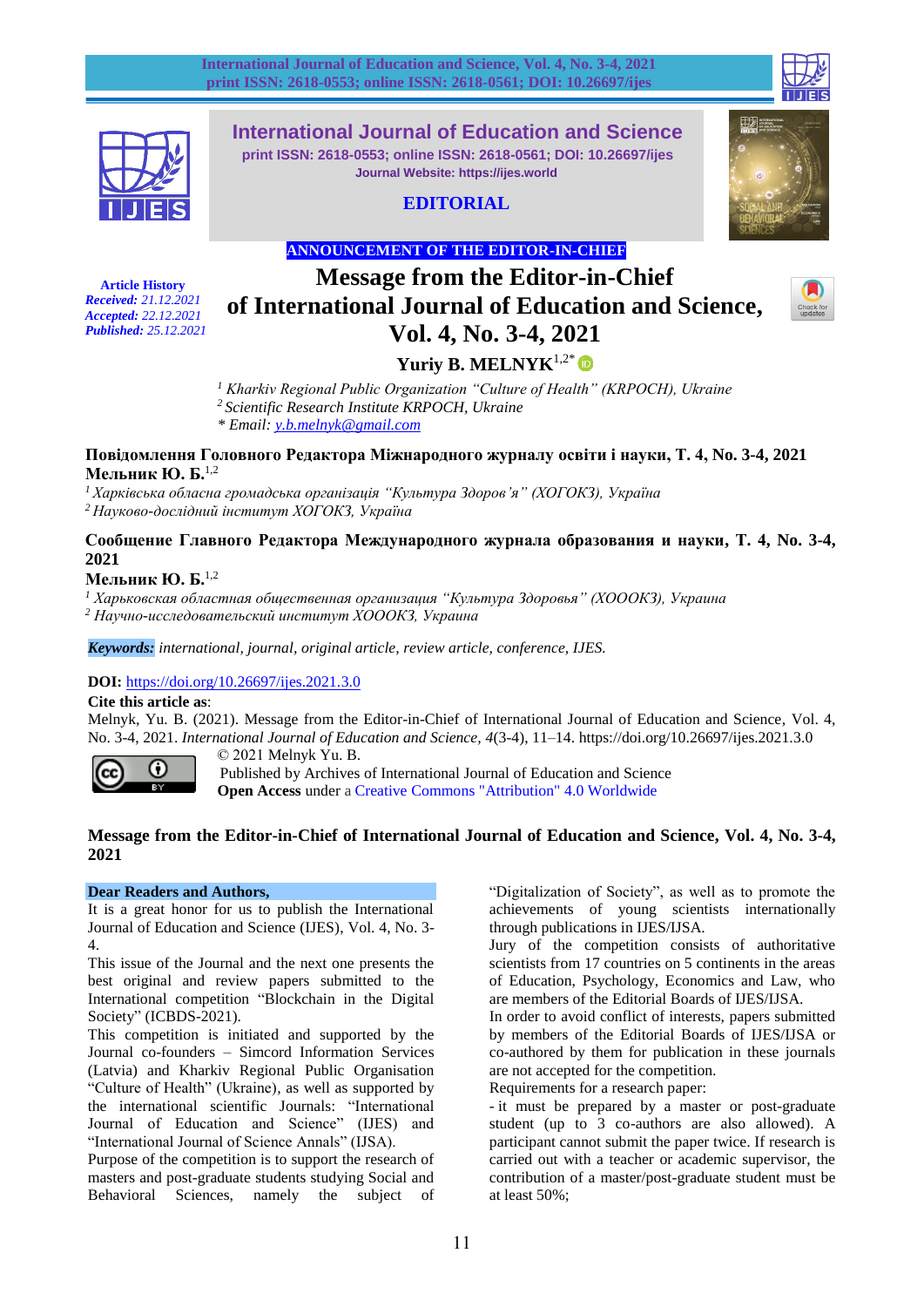

- it must not have been previously published in any format (website, journal, bulletin, etc.) and must not be considered for publication in other periodicals and competitions;

- it must be original (at least 90% unique), which is confirmed by a reference;

- it must meet the requirements for papers in IJES/IJSA (https://ijes.world https://ijsa.culturehealth.org); papers must be submitted in IJES/IJSA templates together with supplemental materials (cover letter, author agreement form, conflict of interest declaration, information on the verification of the text uniqueness for its publication in IJES/IJSA).

Results:

1) competition winners ranked 1st (1 participant or group of co-authors) will be awarded money prizes;

2) all competition winners ranked 1st, 2nd and 3rd (6 persons/groups) will be awarded free publications in IJES/IJSA;

3) all competition winners will get the opportunity to do a free internship in an international fintech company Simcord Information Services (Latvia);

4) all competition winners (including academic supervisors) will get certificates;

5) all competition participants not winning, but passing the review will get a 50% discount for publication in IJES/IJSA.

Awards:

1st prize (1 participant or group of co-authors): EUR 1,000 + certificates.

2nd prize (1 participant or group of co-authors): free publication in IJES/IJSA + certificates.

3rd prize (4 participants or groups of co-authors): free publication in IJES/IJSA + certificates.

All competition winners will get free publications and certificates, and academic supervisors will be additionally awarded letters of appreciation from the International Organizing Committee.

Competition financing.

The prize fund of the ICBDS-2021 project is financed by the general sponsor Simcord Information Services (Latvia).

The costs of the publication of the winners' papers are incurred by the founders of the "International Journal of Education and Science" and the "International Journal of Science Annals".

The manuscripts have been submitted in working languages of the competition (English, Ukrainian, and Rissian), reflect very diverse and comprehensive overview of the IJES topics.

All manuscripts that have been submitted to the Editorial Office go through a peer review procedure.

Terms of participation and the results of the competition are announced on the official website [https://competitions.culturehealth.org](https://competitions.culturehealth.org/)

We thank all the authors and readers of the IJES and look forward to further cooperation.

Take care and stay healthy!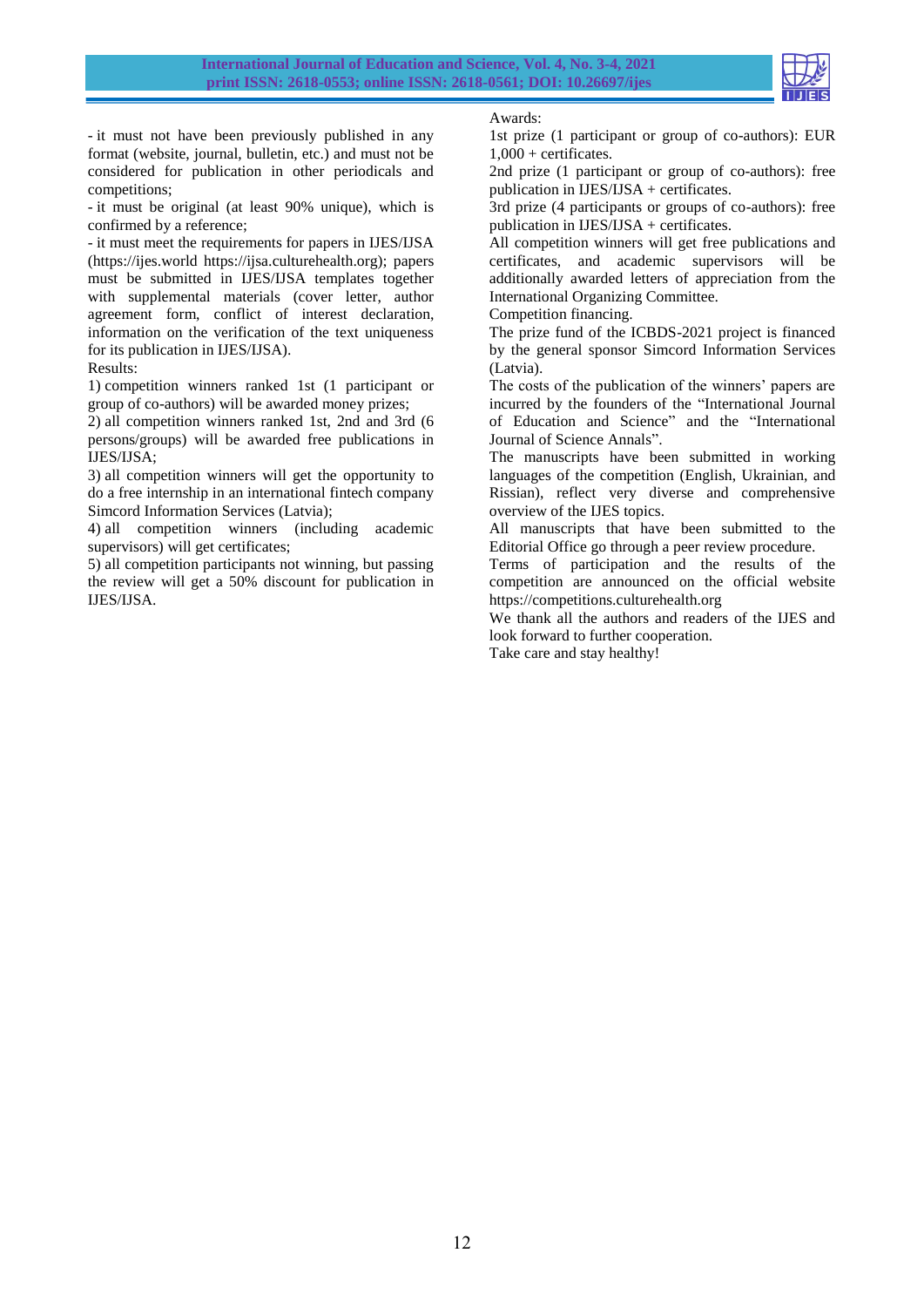

# **Повідомлення Головного Редактора Міжнародного журналу освіти і науки, Т. 4, No. 3-4, 2021**

### **Шановні читачі та автори!**

Для нас велика честь публікувати Міжнародний журнал освіти і науки / International Journal of Education and Science (IJES), Т. 4, No. 3-4.

В цьому номері журналу та наступному представлені найкращі оригінальні та оглядові статті, які подані на Міжнародний конкурс "Блокчейн у цифровому суспільстві" (ICBDS-2021). Цей конкурс проводиться за ініціативою та при сприянні співзасновників журналу – Simcord Information Services (Латвія) та Харківської обласної громадської організації "Культура Здоров'я" (Україна), а також за підтримки міжнародних наукових журналів "International Journal of Education and Science" (IJES) та "International Journal of Science Annals" (IJSA).

Мета конкурсу – підтримка наукових досліджень магістрів і аспірантів, які навчаються за напрямами "Соціальні та поведінкові науки" з тематики "Цифровізація суспільства", а також популяризація здобутків молодих науковців на міжнародному рівні через публікації в міжнародних наукових періодичних рецензованих індексованих журналах IJES/IJSA.

Журі конкурсу складається з авторитетних вчених із 17 країн 5 континентів у галузі освіти, психології, економіки, права, які входять до складу редакційних колегій журналів IJES/IJSA.

Задля уникнення конфлікту інтересів рукописи, подані членами редакційних колегій IJES/IJSA або у співавторстві з ними для публікації в цих журналах, не приймали участі в конкурсі.

Вимоги до дослідницької роботи (рукопису):

- має виконуватися магістром або аспірантом (можливо співавторство до 3 осіб). Учасник не може подавати роботу двічі. Якщо дослідницька робота проводиться з викладачем або науковим керівником, внесок магістра/аспіранта повинен становити не менше 50%;

- не повинна бути опублікована раніше в будьякому форматі (Інтернет-сайт, журнал, бюлетень тощо), не перебувати на розгляді для публікації в інших виданнях і конкурсах;

- повинна бути оригінальною (унікальність не менше 90%), що підтверджуються посиланням;

- має відповідати вимогам оформлення рукописів у журналах IJES/IJSA (https://ijes.world https://ijsa.culturehealth.org), рукописи подаються в шаблонах журналів IJES/IJSA разом із супровідними документами (супровідний лист, авторська угода, декларація конфлікту інтересів,

інформація про перевірку унікальності тексту для його публікації в IJES/IJSA).

Отримані результати:

1) переможці конкурсу за 1 місце (1 учасник або група співавторів) отримають грошові призи;

2) всі переможці конкурсу 1, 2 та 3 місця (6 осіб/груп) отримають безкоштовні публікації в міжнародних наукових періодичних рецензованих індексованих журналах IJES/IJSA;

3) всі переможці конкурсу отримають можливість пройти безкоштовне стажування в міжнародній фінтех компанії Simcord Information Services (Латвія);

4) всі переможці конкурсу (включно з науковими керівниками) отримають сертифікати;

5) всі учасники конкурсу, рукописи яких не потрапили до призерів, але пройшли рецензування, мають право на 50% знижку на публікацію в IJES/IJSA.

Нагороди:

1-е місце (1 учасник або група співавторів): грошовий приз у розмірі EUR 1000 + сертифікати.

2-е місце (1 учасник або група співавторів): безкоштовна публікація в IJES/IJSA + сертифікати.

3-е місце (4 учасника або груп співавторів): безкоштовна публікація в IJES/IJSA + сертифікати.

Всі переможці конкурсу отримують безкоштовні публікації та сертифікати, а наукові керівники – додатково подяку від міжнародного Оргкомітету. Фінансування конкурсу.

Фінансування призового фонду проєкту "ICBDS-2021" здійснюється генеральним спонсором: Міжнародною фінтех компанією Simcord Information Services (Латвія).

Фінансування витрат на покриття публікацій рукописів переможців конкурсу здійснюється засновниками журналів "International Journal of Education and Science" та "International Journal of Science Annals".

Рукописи, подані робочими мовами конкурсу (англійською, українською, російською), відображають дуже різноманітний та комплексний огляд з тематики IJES.

Всі рукописи, що надійшли до редакції, пройшли через інститут рецензування.

Умови участі та результати конкурсу оприлюднюються на офіційному сайті https://competitions.culturehealth.org

Ми дякуємо всім авторам і читачам журналу IJES та сподіваємось на подальшу співпрацю.

Бережіть себе та залишайтеся здоровими!